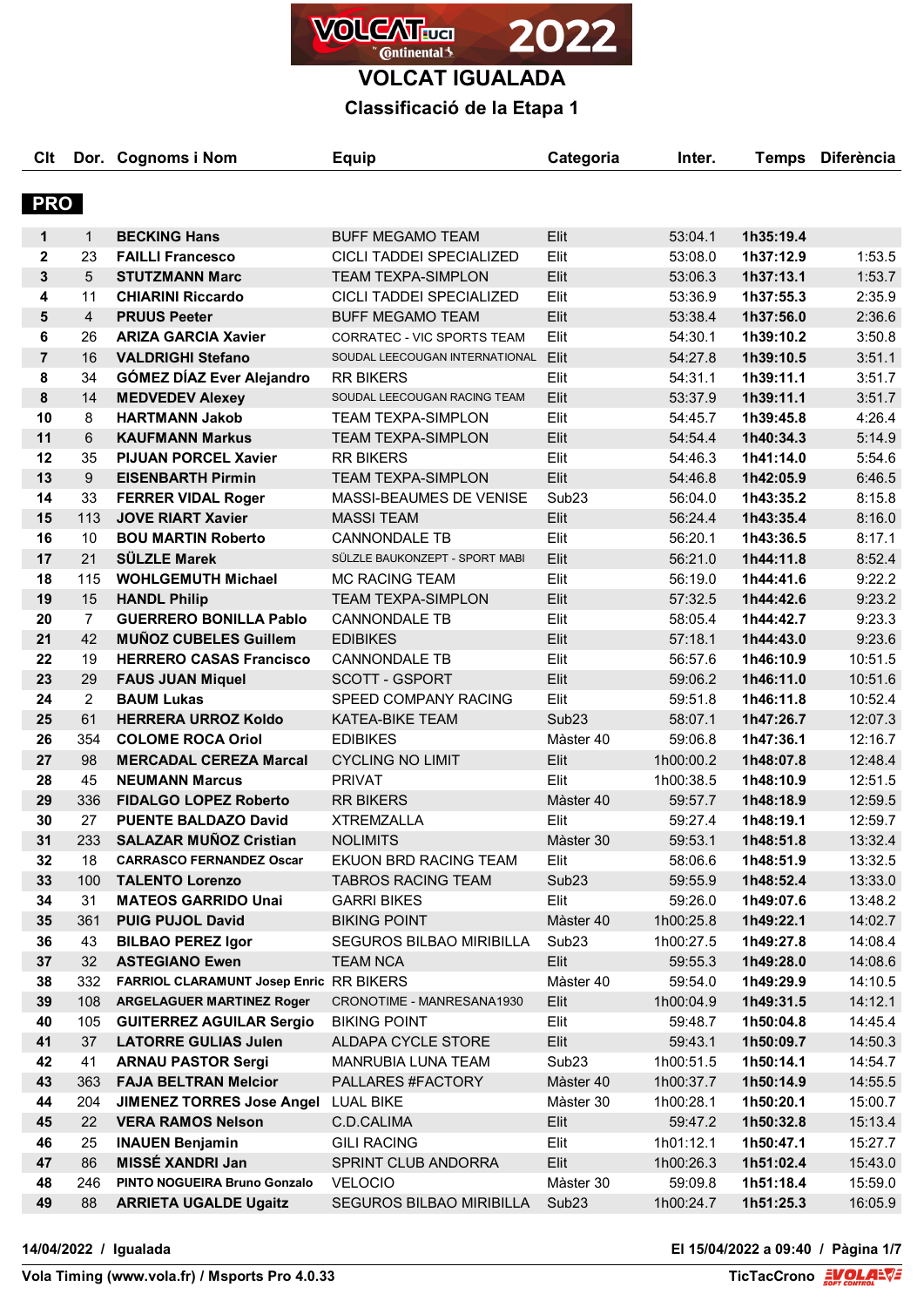

**Classificació de la Etapa 1**

| Clt      |            | Dor. Cognoms i Nom                                                 | <b>Equip</b>                                             | Categoria         | Inter.                 |                        | Temps Diferència   |
|----------|------------|--------------------------------------------------------------------|----------------------------------------------------------|-------------------|------------------------|------------------------|--------------------|
| 50       | 96         | <b>HAUSSEGUY Loic</b>                                              | <b>STADE MONTOIS</b>                                     | Elit              | 1h01:10.8              | 1h51:33.2              | 16:13.8            |
| 51       | 239        | <b>ROBLES PENA Joel</b>                                            | <b>LIARTE-OSCABIKE TEAM</b>                              | Màster 30         | 1h00:23.7              | 1h51:37.5              | 16:18.1            |
| 52       | 24         | <b>KEMPF Simon</b>                                                 | SÜLZLE BAUKONZEPT - SPORT MABI                           | Elit              | 59:55.6                | 1h51:47.6              | 16:28.2            |
| 53       | 245        | <b>TARAZON VALCARCEL AIvaro IMECA CYCLING TEAM</b>                 |                                                          | Màster 30         | 1h01:10.2              | 1h52:05.9              | 16:46.5            |
| 54       | 202        | <b>FABRE Loïc</b>                                                  | <b>TEAM NCA</b>                                          | Màster 30         | 1h02:10.4              | 1h52:06.0              | 16:46.6            |
| 55       | 30         | <b>WANTELLET Thibaut</b>                                           | <b>MONTAUBAN CYCLISME 82</b>                             | Elit              | 1h02:09.9              | 1h52:08.2              | 16:48.8            |
| 56       | 366        | ORDEÑANA ECHEVARRIA Alexander                                      | <b>BASAURI BIKES NORTHKAMP TEAM</b>                      | Màster 40         | 1h02:02.6              | 1h52:19.0              | 16:59.6            |
| 57       | 84         | <b>ESPINAR GIMENEZ Jordi</b>                                       | <b>SBR</b>                                               | Elit              | 59:15.5                | 1h52:21.2              | 17:01.8            |
| 58       | 58         | ARETXEDERRETA ONDARZA Lander                                       | <b>BASATI</b>                                            | Elit              | 1h03:11.0              | 1h52:23.0              | 17:03.6            |
| 59       | 44         | <b>IGLESIAS FERNANDEZ Alejandro</b>                                | <b>GOROS BIKE-CASTAÑEDA</b>                              | Elit              | 1h03:12.7              | 1h52:23.5              | 17:04.1            |
| 60       | 59         | <b>QUEMADA LOPATEGUI Gorka</b>                                     | <b>UBK TEAM</b>                                          | Elit              | 1h02:00.9              | 1h52:27.0              | 17:07.6            |
| 61       | 99         | <b>GISPERT PUIG Eduard</b>                                         | <b>CC CAMPLLONG</b>                                      | Elit              | 1h02:04.6              | 1h53:03.4              | 17:44.0            |
| 62       | 177        | <b>SENECHAL Yannick</b>                                            | <b>TEAM NCA</b>                                          | Màster 50         | 1h03:57.8              | 1h54:01.3              | 18:41.9            |
| 63       | 378        | <b>MENDOZA Ernesto</b>                                             | <b>TEAM NCA</b>                                          | Màster 40         | 1h03:03.6              | 1h54:01.6              | 18:42.2            |
| 64       | 36         | <b>SCHERMANN Peter</b>                                             | <b>EMBRACE THE WORLD CYCLING</b>                         | Elit              | 1h02:06.5              | 1h54:02.5              | 18:43.1            |
| 65       | 360        | <b>POLETTI Lionel</b>                                              | <b>MB RACE</b>                                           | Màster 40         | 1h03:08.9              | 1h54:02.6              | 18:43.2            |
| 66       | 110        | <b>KNEPPERS Paul Hendrik</b>                                       | <b>TEAM SMARTDRY</b>                                     | Elit              | 1h01:38.0              | 1h54:39.4              | 19:20.0            |
| 67       | 107        | <b>JORDAN REINALDO Arnau</b>                                       | <b>CLUB CICLES CATALUNYA</b>                             | Sub <sub>23</sub> | 1h03:35.1              | 1h54:56.8              | 19:37.4            |
| 68       | 46         | <b>CASALS GRIERA Andreu</b>                                        | THE CYCLERY CONCEP STORE                                 | Elit              | 1h01:04.0              | 1h54:57.6              | 19:38.2            |
| 69       | 347        | <b>CORELLA MARTIN Ivan</b>                                         | <b>VULCO CYCLON AUTOGOYA</b>                             | Màster 40         | 1h03:06.2              | 1h54:57.9              | 19:38.5            |
| 70       | 367        | <b>MARTIN JURADO Jordi</b>                                         | FESBICI3.0-TUGA                                          | Màster 40         | 1h03:19.3              | 1h55:23.3              | 20:03.9            |
| 71       | 78         | <b>VALLES CARVAJAL Raul</b>                                        | <b>MESBIKE &amp;FES-TUGA</b>                             | Elit              | 1h03:09.9              | 1h55:30.7              | 20:11.3            |
| 72       | 70         | <b>OCERINJAUREGUI VICANDI Adei</b>                                 | <b>KOBACYCLING TEAM</b>                                  | Elit              | 1h03:06.9              | 1h55:32.9              | 20:13.5            |
| 73       | 333        | <b>SEGARRA MOYA Ivan</b>                                           | LLIÇA D'AMUNT                                            | Màster 40         | 1h03:16.9              | 1h55:36.2              | 20:16.8            |
| 74       | 238        | <b>TOMAS TOHA Lluis</b>                                            | <b>LIARTE-OSCABIKE TEAM</b>                              | Màster 30         | 1h03:11.7              | 1h55:59.8              | 20:40.4            |
| 75       | 93         | <b>TERRADE Valentin</b>                                            | E.V. BRETENOUX BIARS                                     | Elit              | 1h02:59.2              | 1h56:04.3              | 20:44.9            |
| 76       | 80         | <b>MEDINA MARCOS Oriol</b>                                         | <b>MESBIKE &amp;FES-TUGA</b>                             | Elit              | 1h03:12.3              | 1h56:09.7              | 20:50.3            |
| 77       | 85         | <b>HERNANDEZ CHICON Mikel</b>                                      | <b>SEGUROS BILBAO MIRIBILLA</b>                          | Sub <sub>23</sub> | 1h02:11.1              | 1h56:52.1              | 21:32.7            |
| 78       | 92         | <b>OLAIZOLA ARBELAITZ Ugaitz</b>                                   | LAGUNTASUNA                                              | Elit              | 1h04:14.7              | 1h57:00.3              | 21:40.9            |
| 79       | 352        | LARRAÑAGA LOPEZ Jonathan IORGI SERIGRAFIA-S.C.BALMASEDA            |                                                          | Màster 40         | 1h05:45.3              | 1h57:00.7              | 21:41.3            |
| 80       | 210        | <b>YANNICK Leonard</b>                                             | <b>BIKE FOR FUN TEAM</b>                                 | Màster 30         | 1h04:18.7              | 1h57:14.8              | 21:55.4            |
| 81       | 112        | <b>PAREDES TRILLA Gerard</b>                                       | FESBICI3.0-TUGA                                          | Elit              | 1h04:01.8              | 1h57:18.7              | 21:59.3            |
| 82       | 66         | <b>CORDEIRO MARQUES Damien ANGOULÊME VÉLO CLUB</b>                 |                                                          | Elit              | 1h04:14.2              | 1h58:01.9              | 22:42.5            |
| 83       | 234        | <b>AGUILAR POZO Francisco Javier</b>                               | EKUON BRD RACING TEAM                                    | Màster 30         | 1h04:03.0              | 1h58:19.5              | 23:00.1            |
| 84       | 73         | <b>AJENJO MUÑOZ Carlos</b>                                         | EKUON BRD RACING TEAM                                    | Sub <sub>23</sub> | 1h04:10.4              | 1h58:19.7              | 23:00.3            |
| 85       | 67         | <b>REQUENI GUILLEM Javier</b>                                      | PSYCLING FACTORY TEAM                                    | Elit              | 1h04:37.1              | 1h58:41.0              | 23:21.6            |
| 86       | 81         | <b>CRUZ MORCILLO Christian</b>                                     | <b>MESBIKE &amp;FES-TUGA</b>                             | Elit              | 1h05:01.5              | 1h59:02.0              | 23:42.6            |
| 87       | 301        | <b>CALDERON PEREDO Julio</b>                                       | PROBICI CLÑUB DEPORTIVO<br>JURANÇON CYCLISME COMPÉTITION | Màster 40         | 1h05:12.6              | 1h59:14.7              | 23:55.3            |
| 88       | 106        | <b>PUNZANO Matthieu</b><br>ALEMANY MISERACHS Roger FESBICI3.0-TUGA |                                                          | Elit<br>Màster 30 | 1h04:50.6              | 1h59:22.1<br>1h59:41.5 | 24:02.7            |
| 89<br>90 | 231<br>173 | <b>SOARES Alberto Jesus Carlos</b> SAERTEX PORTUGAL EDAETECH       |                                                          | Màster 50         | 1h04:51.0<br>1h06:02.4 | 1h59:58.8              | 24:22.1<br>24:39.4 |
| 91       | 339        | <b>LIAÑO FLOR David</b>                                            | <b>GOROS BIKE- SALCEDO</b>                               | Màster 40         | 1h06:58.6              | 1h59:58.9              | 24:39.5            |
| 91       | 331        | <b>RUIZ DORADO Jose Luis</b>                                       | <b>GOROS BIKE- SALCEDO</b>                               | Màster 40         | 1h05:09.0              | 1h59:58.9              | 24:39.5            |
| 93       | 358        | <b>CAMARA MARTINEZ Javier</b>                                      | <b>METALPLAS</b>                                         | Màster 40         | 1h06:19.2              | 2h00:02.2              | 24:42.8            |
| 94       | 304        | <b>GONZALEZ ROSA Alexander</b>                                     | <b>GARRIBIKES</b>                                        | Màster 40         | 1h05:46.1              | 2h00:02.7              | 24:43.3            |
| 95       | 164        | <b>CASOTTO Luca</b>                                                | RACING TEAM RIVE ROSSE                                   | Màster 50         | 1h06:24.9              | 2h00:59.4              | 25:40.0            |
| 96       | 255        | RODERO SERRANO Jordi                                               | <b>BTTERRA</b>                                           | Màster 30         | 1h06:52.0              | 2h01:00.0              | 25:40.6            |
| 97       | 68         | <b>DE DIOS CRESPO Aitor</b>                                        | <b>MESBIKE &amp;FES -TUGA</b>                            | Elit              | 1h04:24.1              | 2h01:21.7              | 26:02.3            |
| 98       | 101        | <b>TALENTO Mattia</b>                                              | <b>TABROS RACING TEAM</b>                                | Elit              | 1h04:52.7              | 2h01:22.5              | 26:03.1            |
| 99       | 62         | ETXEBARRIA VILLABEITIA Borja                                       | EZIA                                                     | Elit              | 1h02:15.8              | 2h01:25.6              | 26:06.2            |
| 100      | 250        | <b>FERNANDEZ RODRIGUEZ Pablo</b>                                   | CASTROPOL DEPORTE                                        | Màster 30         | 1h06:39.5              | 2h01:26.9              | 26:07.5            |
| 101      | 83         | <b>MUXI TATJE Oriol</b>                                            | MESBIKE &FES -TUGA                                       | Elit              | 1h07:01.6              | 2h01:27.3              | 26:07.9            |
|          |            |                                                                    |                                                          |                   |                        |                        |                    |

**14/04/2022 / Igualada El 15/04/2022 a 09:40 / Pàgina 2/7**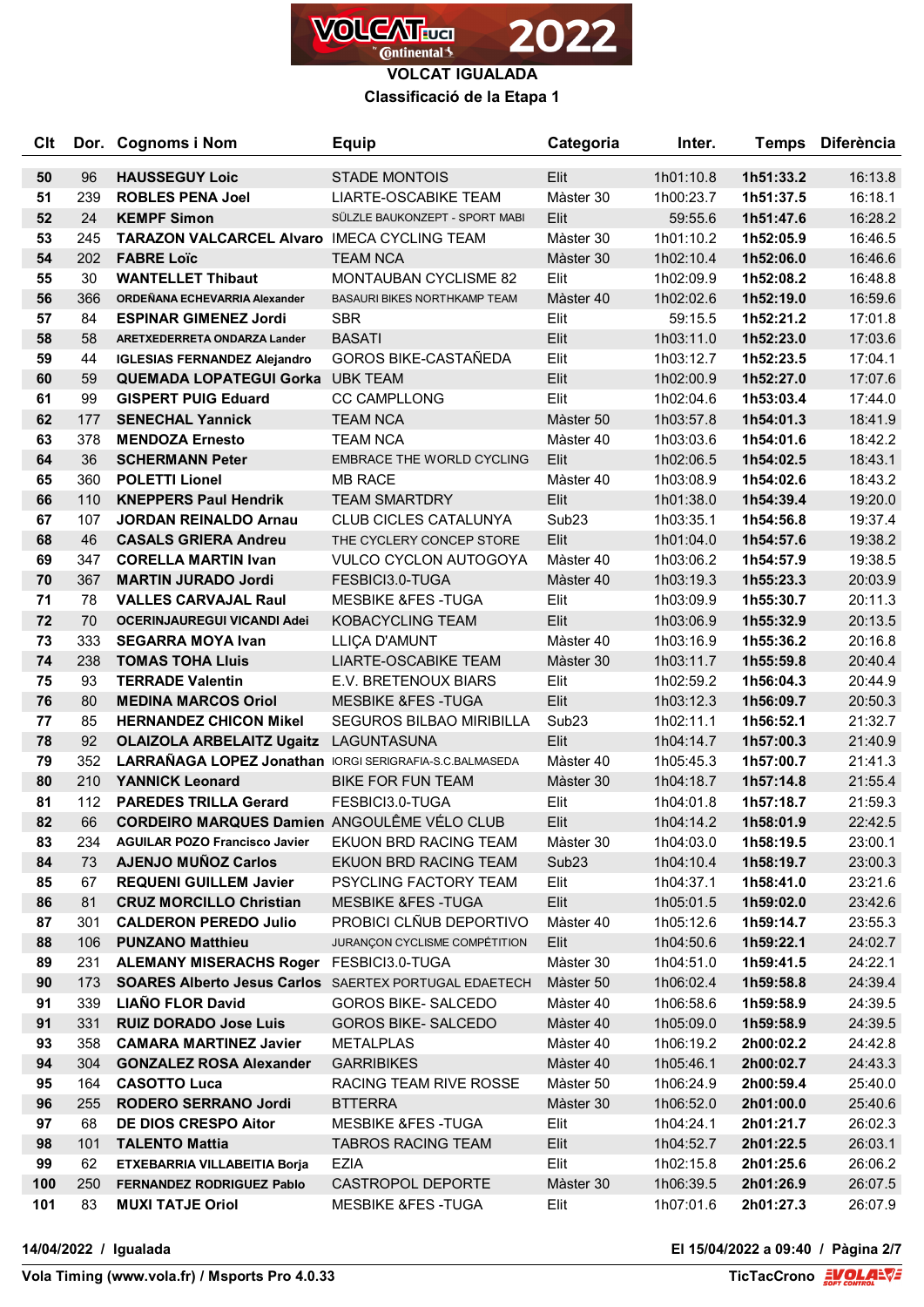

**VOLCAT IGUALADA Classificació de la Etapa 1**

| Clt        |            | Dor. Cognoms i Nom                                                    | <b>Equip</b>                                             | Categoria                      | Inter.                 |                        | Temps Diferència   |
|------------|------------|-----------------------------------------------------------------------|----------------------------------------------------------|--------------------------------|------------------------|------------------------|--------------------|
| 102        | 225        | <b>MARTINEZ DE GUEREÑU POLO Iker</b>                                  | KAS                                                      | Màster 30                      | 1h07:03.6              | 2h01:36.4              | 26:17.0            |
| 103        | 364        | <b>TORRENTS RODRIGUEZ Carles</b>                                      | PALLARES #FACTORY                                        | Màster 40                      | 1h06:30.0              | 2h01:42.0              | 26:22.6            |
| 104        | 316        | <b>VILLANUEVA AYLLON Eduardo</b>                                      | <b>NUBETEAM</b>                                          | Màster 40                      | 1h06:15.9              | 2h01:44.5              | 26:25.1            |
| 105        | 343        | <b>MIERA SIERRA Carlos</b>                                            | VALLE DE CASTAÑEDA C.C.                                  | Màster 40                      | 1h05:51.3              | 2h01:44.7              | 26:25.3            |
| 106        | 215        | <b>ARANA DE LA TORRE Jorge</b>                                        | <b>SCBIKERS CLUB CICLISTA</b>                            | Màster 30                      | 1h05:52.9              | 2h01:55.4              | 26:36.0            |
| 107        | 305        | <b>MARTINEZ JARAY Ruben</b>                                           | <b>BIKES MONCAYO</b>                                     | Màster 40                      | 1h07:16.2              | 2h02:05.3              | 26:45.9            |
| 108        | 171        | <b>PLANAS VILARDAGA Ricard</b>                                        | TOMÀS BELLÈS                                             | Màster 50                      | 1h07:05.2              | 2h02:36.5              | 27:17.1            |
| 109        | 157        | <b>SCIARRA Marco</b>                                                  | <b>TEAM MARCHISIO BICI</b>                               | Màster 50                      | 1h06:57.8              | 2h02:46.2              | 27:26.8            |
| 110        | 256        | <b>SANCHEZ LOPEZ Juan</b>                                             | <b>ECOMOCION CARS</b>                                    | Màster 30                      | 1h06:20.5              | 2h03:09.2              | 27:49.8            |
| 111        | 351        | <b>PROUST Jerome</b>                                                  | AC <sub>2</sub> R                                        | Màster 40                      | 1h07:50.7              | 2h03:09.5              | 27:50.1            |
| 112        | 310        | <b>DELGADO MESA David</b>                                             | <b>KENZA TEAM</b>                                        | Màster 40                      | 1h07:56.5              | 2h03:17.9              | 27:58.5            |
| 113        | 266        | <b>HUERTAS JUDERIAS Fabian</b>                                        | <b>CLUB ESPORTIU VINCLES</b>                             | Màster 30                      | 1h07:36.2              | 2h03:21.2              | 28:01.8            |
| 114        | 237        | <b>BERECIARTUA ALONSO Aitor</b>                                       | <b>MARKINA XEMEIN</b>                                    | Màster 30                      | 1h07:34.3              | 2h03:24.3              | 28:04.9            |
| 115        | 87         | <b>MASA NOVO Alberto</b>                                              | SEGUROS BILBAO MIRIBILLA                                 | Sub <sub>23</sub>              | 1h04:53.5              | 2h03:31.5              | 28:12.1            |
| 116        | 254        | <b>GONZALEZ PEREZ Cristian</b>                                        | L.                                                       | Màster 30                      | 1h07:35.6              | 2h03:32.0              | 28:12.6            |
| 117        | 247        | <b>RIUS CALDERON Xavi</b>                                             | <b>CICLES CATALUNYA</b>                                  | Màster 30                      | 1h05:11.9              | 2h03:44.3              | 28:24.9            |
| 118        | 236        | AGIRREAMALLOA GERENABARRENA Aitor                                     | S.C. MARKINA                                             | Màster 30                      | 1h07:31.1              | 2h03:47.8              | 28:28.4            |
| 119        | 405        | <b>LISBYGD Ann-Dorthe</b>                                             | <b>DMK</b>                                               | F.Elit                         | 1h08:06.4              | 2h04:14.8              | 28:55.4            |
| 120        | 322        | <b>VILLAVERDE MORENO Asier</b>                                        | <b>SC BIKERS</b>                                         | Màster 40                      | 1h07:38.7              | 2h04:21.8              | 29:02.4            |
| 120        | 212        | RODRIGUEZ ARANA Xabier                                                | <b>SC BIKERS</b>                                         | Màster 30                      | 1h08:20.2              | 2h04:21.8              | 29:02.4            |
| 122        | 244        | <b>GARCIA ALBA Javier</b>                                             | MONTBIKE SOLCAM CYCLING TEAM                             | Màster 30                      | 1h08:44.7              | 2h04:27.4              | 29:08.0            |
| 123        | 54         | <b>MOLLAR FRANCH Guillem</b>                                          | MANRUBIA LUNA TEAM                                       | Elit                           | 1h08:46.2              | 2h04:28.7              | 29:09.3            |
| 124        | 56         | <b>LARRIETA MEABE Arkaitz</b>                                         | <b>KOBACYCLING TEAM</b>                                  | Sub <sub>23</sub>              | 1h07:52.0              | 2h04:59.7              | 29:40.3            |
| 125        | 313        | <b>NOPPE Bas</b>                                                      | <b>HILAIRE XCM</b>                                       | Màster 40                      | 1h08:41.1              | 2h05:02.0              | 29:42.6            |
| 126        | 249        | <b>MALAXETXEBARRIA ETXABURU Beñat</b>                                 | <b>MARKINA</b>                                           | Màster 30                      | 1h08:23.8              | 2h05:02.3              | 29:42.9            |
| 127        | 353        | <b>MERINO RUIZ Jagoba</b>                                             | IORGI SERIGRAFIA-S.C.BALMASEDA                           | Màster 40                      | 1h07:38.3              | 2h05:10.2              | 29:50.8            |
| 128        | 341        | <b>LOPEZ CANALES David</b>                                            | <b>GOROS BIKE- CASTAÑEDA</b>                             | Màster 40                      | 1h07:01.1              | 2h05:19.2              | 29:59.8            |
| 129        | 213        | <b>JUANOLA GUELL Josep</b>                                            | SURIÀ BICIS                                              | Màster 30                      | 1h05:43.4              | 2h05:31.5              | 30:12.1            |
| 130        | 240        | <b>CARPENA SORIANO Carlos</b>                                         | <b>CLUB CICLISTA ALTIPLANO</b>                           | Màster 30                      | 1h08:22.1              | 2h05:44.7              | 30:25.3            |
| 131        | 170        | <b>GERMANEAU Thierry</b>                                              | AC2R                                                     | Màster 50                      | 1h06:53.4              | 2h05:46.8              | 30:27.4            |
| 132        | 251        | <b>LOPEZ ZOZAYA Diego</b>                                             | <b>CICLOS SPORT</b>                                      | Màster 30                      | 1h08:23.1              | 2h05:48.4              | 30:29.0            |
| 133        | 369        | <b>MOYA GIRAL Alejo</b>                                               | <b>BEEHI FACTORY TEAM</b>                                | Màster 40                      | 1h05:05.3              | 2h05:52.5              | 30:33.1            |
| 134        | 64         | <b>LARRALDE IBARRA Ugaitz</b>                                         | GURE-TXOKOA                                              | Sub <sub>23</sub>              | 1h09:01.0              | 2h05:58.2              | 30:38.8            |
| 135        | 160        | <b>VIGLIONE Paolo</b>                                                 | ASD MAGICUNEO                                            | Màster 50                      | 1h08:57.6              | 2h05:58.4              | 30:39.0            |
| 136        | 159        | <b>SAUBERE Christophe</b>                                             | COUSERANS CYCLISTE PYRÉNÉES                              | Màster 50                      | 1h09:04.7              | 2h06:03.2              | 30:43.8            |
| 137        | 207        | <b>ITURBIDE MACHICOTE Iban</b>                                        | KATEA-BIKE TEAM                                          | Màster 30                      | 1h04:51.9              | 2h06:09.0              | 30:49.6            |
| 138        | 205        | <b>LAHUERTA LOPEZ Javier</b>                                          | <b>BIKES MONCAYO</b>                                     | Màster 30                      | 1h06:50.2              | 2h06:09.7              | 30:50.3            |
| 139        | 203        | <b>GONZALEZ CHUECA Mario</b>                                          | <b>BIKES MONCAYO</b><br>SEGUROS BILBAO MIRIBILLA         | Màster 30                      | 1h08:53.5              | 2h06:09.8              | 30:50.4            |
| 140<br>141 | 89<br>253  | <b>BENEITEZ ARROYO Diego</b><br><b>NOGUERA SORIANO Jose Francisco</b> |                                                          | Elit                           | 1h09:05.6              | 2h06:13.7              | 30:54.3            |
| 142        | 317        |                                                                       | <b>IMECA CYCLING TEAM</b><br><b>CODEONE TEAM</b>         | Màster 30                      | 1h10:22.5              | 2h06:25.1<br>2h06:31.6 | 31:05.7            |
| 143        | 228        | <b>BAENA COCERA Felipe</b>                                            |                                                          | Màster 40                      | 1h10:04.5<br>1h08:22.7 |                        | 31:12.2            |
| 144        |            | <b>ORMAETXEA BADIOLA Imanol ERRONKA BILA</b>                          |                                                          | Màster 30                      |                        | 2h06:40.7              | 31:21.3            |
| 145        | 321<br>242 | <b>FIGUERES VILLARO David</b><br><b>RICART QUESADA Marc</b>           | KENDA-BICIOCASION BARCELONA Màster 40                    |                                | 1h10:21.8              | 2h06:51.4              | 31:32.0<br>31:36.1 |
| 146        |            |                                                                       | <b>FULLGAS</b>                                           | Màster 30                      | 1h09:00.2              | 2h06:55.5              |                    |
| 147        | 346<br>311 | <b>PUJOL GUIXA David</b><br><b>SANZ BLANCO David</b>                  | <b>CICLES SANS</b>                                       | Màster 40                      | 1h10:20.1              | 2h06:56.6              | 31:37.2            |
| 148        | 48         | YAMAGUCHI Sohei                                                       | NIPPON SPORT SCIENCE UNIVERSIT                           | Màster 40<br>Sub <sub>23</sub> | 1h09:39.5<br>1h10:31.4 | 2h07:14.0              | 31:54.6<br>31:59.2 |
| 149        | 265        | <b>JIMENEZ MUÑOZ Caros</b>                                            | <b>CLUB ESPORTIU VINCLES</b>                             | Màster 30                      | 1h09:07.4              | 2h07:18.6<br>2h07:22.5 | 32:03.1            |
| 150        | 104        | <b>HERNANDEZ ESPINOSA Ferran</b>                                      |                                                          |                                |                        |                        |                    |
| 151        | 97         | <b>RAMOS BALDE Oriol</b>                                              | PROKITCHENS ADDICT BIKES TEAM<br><b>CYCLING NO LIMIT</b> | Sub <sub>23</sub><br>Elit      | 1h10:29.8<br>1h08:45.8 | 2h07:25.1<br>2h07:28.2 | 32:05.7<br>32:08.8 |
| 152        | 102        | <b>GARCIA VILA Francesc</b>                                           | <b>BICICLETES SEGÚ</b>                                   | Elit                           | 1h09:03.3              | 2h07:30.7              | 32:11.3            |
| 153        | 314        | <b>AGESTA AGUIRRE Igor</b>                                            | KATEA-BIKE TEAM                                          | Màster 40                      | 1h09:45.1              | 2h07:36.6              | 32:17.2            |
|            |            |                                                                       |                                                          |                                |                        |                        |                    |

**14/04/2022 / Igualada El 15/04/2022 a 09:40 / Pàgina 3/7**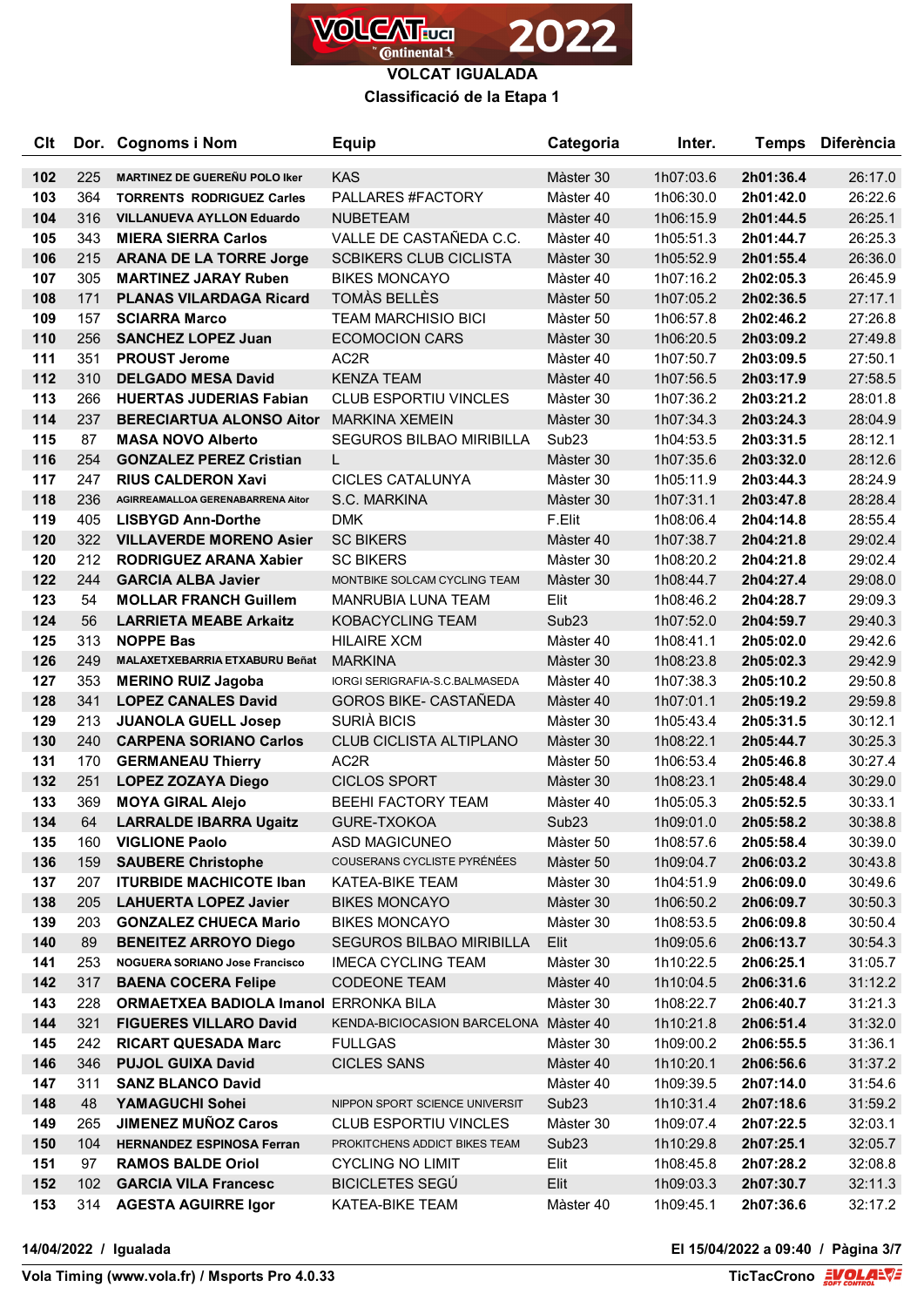

**Classificació de la Etapa 1**

| Clt        |           | Dor. Cognoms i Nom                                              | Equip                                   | Categoria         | Inter.                 |                        | Temps Diferència   |
|------------|-----------|-----------------------------------------------------------------|-----------------------------------------|-------------------|------------------------|------------------------|--------------------|
|            |           |                                                                 |                                         |                   |                        |                        |                    |
| 154        | 156<br>65 | <b>PUJOL LONCA Carles</b>                                       | <b>BICI 3.0</b><br><b>GIRO DI GALLO</b> | Màster 50         | 1h10:57.9              | 2h08:05.0<br>2h08:12.4 | 32:45.6            |
| 155<br>156 | 428       | <b>HERRADOR FERNANDEZ Eduard</b><br><b>RAMIREZ BAUXELL Anna</b> | CLUB ESPORTIU MOSSOS ESQUADRA           | Elit<br>F.Elit    | 1h11:23.6<br>1h10:43.0 | 2h08:15.8              | 32:53.0<br>32:56.4 |
| 157        | 401       | <b>SCHNEIDER Janine</b>                                         | VC SINGEN P/B DOC-OLIDAY COM            | F.Elit            | 1h10:41.6              | 2h08:28.6              | 33:09.2            |
| 158        | 263       | <b>VIRA ROMERO Javier</b>                                       | AGROSTOCK CC FRAGA                      | Màster 30         | 1h10:28.6              | 2h08:44.4              | 33:25.0            |
| 159        | 345       | <b>ESTEBANEZ GONZALEZ Gaizka</b>                                | MONTBIKE SOLCAM CYCLING TEAM            | Màster 40         | 1h11:08.2              | 2h08:59.0              | 33:39.6            |
| 160        | 226       | <b>AGUILAR ADALID Esteban</b>                                   | <b>ADDICT BIKES</b>                     | Màster 30         | 1h11:26.0              | 2h09:03.0              | 33:43.6            |
| 161        | 328       | <b>CATALAN PEREZ Miguel</b>                                     | <b>CYCLESTORE</b>                       | Màster 40         | 1h10:19.3              | 2h09:09.1              | 33:49.7            |
| 161        | 326       | <b>CARDONA ALOS Moises</b>                                      | <b>CYCLESTORE</b>                       | Màster 40         | 1h10:20.9              | 2h09:09.1              | 33:49.7            |
| 163        | 184       | <b>CARRE Didier</b>                                             | <b>COUSERANS</b>                        | Màster 60         | 1h11:02.1              | 2h09:10.6              | 33:51.2            |
| 164        | 63        | <b>JUL ALAIZ Asier</b>                                          | <b>GARRIBIKES</b>                       | Elit              | 1h10:30.4              | 2h09:14.9              | 33:55.5            |
| 165        | 90        | <b>QUINTELA PRIETO Adrian</b>                                   | <b>SEGUROS BILBAO MIRIBILLA</b>         | Sub <sub>23</sub> | 1h11:06.2              | 2h09:55.8              | 34:36.4            |
| 166        | 342       | <b>PAREJO RUIZ Carlos</b>                                       | PIK2 CASTELLAR                          | Màster 40         | 1h12:00.6              | 2h10:03.2              | 34:43.8            |
| 167        | 69        | <b>LOUAGIE Lorenzo</b>                                          | DAVO KZLWC                              | Elit              | 1h10:02.4              | 2h10:04.8              | 34:45.4            |
| 168        | 324       | <b>VALERO FONT Daniel</b>                                       | ART BIKE THE CYCLIST                    | Màster 40         | 1h11:19.5              | 2h10:16.1              | 34:56.7            |
| 169        | 182       | <b>SOLÉ LLOP Màrius</b>                                         | <b>MESBIKE &amp;FES-TUGA</b>            | Màster 50         | 1h10:41.3              | 2h10:48.2              | 35:28.8            |
| 170        | 109       | PEREZ-BUSTOS MANZANEQUE Carlos                                  | <b>EKUON BRD RACING TEAM</b>            | Elit              | 1h11:41.8              | 2h10:56.4              | 35:37.0            |
| 171        | 329       | <b>GARCIA ALVAREZ Carlos</b>                                    | <b>SC BIKERS</b>                        | Màster 40         | 1h11:06.8              | 2h10:58.3              | 35:38.9            |
| 172        | 155       | <b>GUILLEM PEREZ Javier</b>                                     | <b>ESPARTANOS</b>                       | Màster 50         | 1h10:40.0              | 2h10:59.0              | 35:39.6            |
| 172        | 151       | <b>SIERRA GARCIA Francisco Javier</b>                           | FAM BIKE TEAM. C.D                      | Màster 50         | 1h11:27.4              | 2h10:59.0              | 35:39.6            |
| 174        | 77        | <b>AUSEJO CHASCO Javier</b>                                     | <b>ALBERITE</b>                         | Elit              | 1h10:38.7              | 2h11:06.2              | 35:46.8            |
| 175        | 403       | <b>DIESNER Naima Madlen</b>                                     | <b>BUFF MEGAMO TEAM</b>                 | F.Elit            | 1h12:35.2              | 2h11:10.4              | 35:51.0            |
| 176        | 379       | <b>CAETANO Dani</b>                                             | <b>ANDONA</b>                           | Màster 40         | 1h12:10.7              | 2h11:22.7              | 36:03.3            |
| 177        | 365       | <b>VALENTIN Benoit</b>                                          | VELOCLUB LA POMME MARSEILLE             | Màster 40         | 1h12:30.4              | 2h11:22.8              | 36:03.4            |
| 178        | 323       | <b>ALMANDOZ LARRALDE Jesus Maria</b>                            | <b>KATEA-BIKE TEAM</b>                  | Màster 40         | 1h12:43.2              | 2h11:27.3              | 36:07.9            |
| 179        | 103       | <b>MONTASELL JORDANA Xavier LA TORRETA BIKE</b>                 |                                         | Elit              | 1h11:07.1              | 2h11:29.9              | 36:10.5            |
| 180        | 74        | <b>MARTINEZ ULLIBARRI Lukas</b>                                 | <b>MENA BIKERS</b>                      | Elit              | 1h10:05.3              | 2h11:33.6              | 36:14.2            |
| 181        | 261       | <b>DOLSA SANVICENS Esteve</b>                                   |                                         | Màster 30         | 1h12:39.2              | 2h11:36.7              | 36:17.3            |
| 182        | 307       | <b>BALART TORREQUEBRADA Eduard</b>                              | <b>ONDEBIKES</b>                        | Màster 40         | 1h12:29.7              | 2h11:39.7              | 36:20.3            |
| 183        | 303       | <b>HERNANDEZ RUBIO Alberto</b>                                  | <b>LUAL BIKE</b>                        | Màster 40         | 1h10:56.8              | 2h11:43.1              | 36:23.7            |
| 184        | 206       | <b>MACHADO Eduard</b>                                           | CC SARRIÀ DE TER                        | Màster 30         | 1h12:29.2              | 2h11:51.2              | 36:31.8            |
| 185        | 402       | <b>HOVDENAK Hildegunn</b>                                       | <b>CANNONDALE TB</b>                    | F.Elit            | 1h12:45.2              | 2h12:03.2              | 36:43.8            |
| 186        | 408       | <b>JANAS Bettina</b>                                            | <b>TEAM SPORTOGRAF.COM</b>              | F.Elit            | 1h11:08.7              | 2h12:06.4              | 36:47.0            |
| 187        | 60        | <b>PARKER Willis James</b>                                      |                                         | Elit              | 1h10:26.0              | 2h12:19.5              | 37:00.1            |
| 188        | 219       | <b>MURO SAENZ Pablo</b>                                         |                                         | Màster 30         | 1h11:40.8              | 2h12:29.4              | 37:10.0            |
| 189        | 407       | <b>MUNTADAS VILASIS Jordina</b>                                 | <b>CANNONDALE TB</b>                    | F.Elit            | 1h13:45.5              | 2h12:56.8              | 37:37.4            |
| 190        | 248       | <b>TEJEDOR ZURDO David</b>                                      | HORTANORD CC                            | Màster 30         | 1h12:25.1              | 2h13:05.1              | 37:45.7            |
| 191        | 327       | <b>SOLSONA NOVELL Xavier</b>                                    | C.U.D.O.S.                              | Màster 40         | 1h11:41.3              | 2h13:15.7              | 37:56.3            |
| 192        | 348       | <b>GIMENEZ MARTIN Victor</b>                                    | THE CYCLERY CONCEP STORE                | Màster 40         | 1h14:05.2              | 2h13:34.3              | 38:14.9            |
| 193        | 183       | <b>ZAFFIGNANI Massimo</b>                                       | A.S.D. BIKE AND FUN                     | Màster 50         | 1h12:35.9              | 2h13:45.7              | 38:26.3            |
| 194        | 174       | <b>SALA BIGAS Raul</b>                                          | <b>RSB SOFT</b>                         | Màster 50         | 1h13:49.1              | 2h14:31.9              | 39:12.5            |
| 195        | 50        | <b>GUINEA OLLETA Gorka</b>                                      | ARROIZKO KIROL TALDEA                   | Elit              | 1h13:46.5              | 2h15:02.3              | 39:42.9            |
| 195        | 49        | LARA SAGASETA DE ILURDOZ Guillermo                              | ARROIZKO KIROL TALDEA                   | Elit              | 1h13:46.9              | 2h15:02.3              | 39:42.9            |
| 197        | 185       | <b>VICENT I ROIG Antoni</b>                                     | <b>SINGLETRACKS</b>                     | Màster 50         | 1h14:47.7              | 2h15:04.7              | 39:45.3            |
| 198        | 404       | <b>SALVADO VERGES Arantxa</b>                                   | <b>GOBIK FACTORY TEAM</b>               | F.Elit            | 1h12:32.6              | 2h15:07.5              | 39:48.1            |
| 199        | 412       | <b>MÕTTUS Mari-Liis</b>                                         | <b>ESTONIAN NATIONAL TEAM</b>           | F.Elit            | 1h10:35.1              | 2h15:55.2              | 40:35.8            |
| 200        | 373       | <b>VALLS FALOMIR Robert</b>                                     | INBIKE-SMARTBIKETRAINING                | Màster 40         | 1h14:30.5              | 2h16:08.8              | 40:49.4            |
| 201        | 410       | ZIOLKOWSKA Michalina                                            | HUZAR BIKE ACADEMY                      | F.Elit            | 1h15:33.2              | 2h16:30.2              | 41:10.8            |
| 202        | 338       | <b>BERENGUER PEREZ Jordi</b>                                    | PIK2 CASTELLAR                          | Màster 40         | 1h15:03.6              | 2h16:37.1              | 41:17.7            |
| 203        | 216       | <b>UBIETA LOPEZ Asier</b>                                       | <b>MENA BIKERS</b>                      | Màster 30         | 1h11:43.3              | 2h16:40.5              | 41:21.1            |
| 204        | 257       | <b>BERNADES BORDA Joel</b>                                      | LOTALLER                                | Màster 30         | 1h15:01.9              | 2h17:02.3              | 41:42.9            |
| 205        | 344       | <b>GOMEZ FERNANDEZ Luis Ramon</b>                               | CICLOS MOLI, C.D.                       | Màster 40         | 1h16:10.2              | 2h17:27.0              | 42:07.6            |

**14/04/2022 / Igualada El 15/04/2022 a 09:40 / Pàgina 4/7**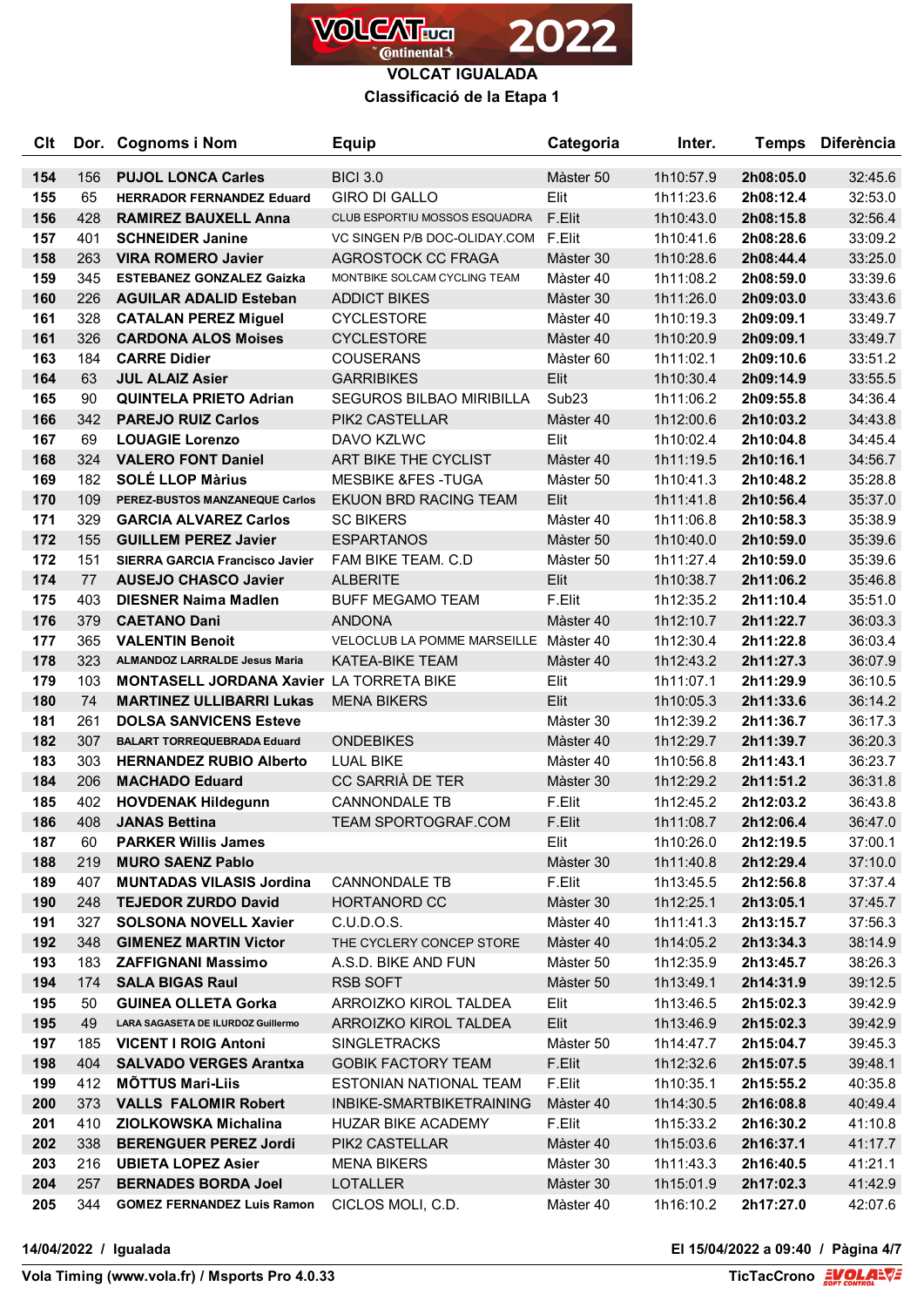

**Classificació de la Etapa 1**

| <b>C<sub>It</sub></b> |     | Dor. Cognoms i Nom                   | <b>Equip</b>                     | Categoria         | Inter.    |           | Temps Diferència |
|-----------------------|-----|--------------------------------------|----------------------------------|-------------------|-----------|-----------|------------------|
|                       |     |                                      |                                  |                   |           |           |                  |
| 206                   | 260 | RUIZ LECIÑANA Borja                  | <b>MENA BIKERS</b>               | Màster 30         | 1h12:46.3 | 2h18:11.6 | 42:52.2          |
| 207                   | 152 | <b>SOLER SERRANO Jaume</b>           | UNIO CICLISTA VILANOVA           | Màster 50         | 1h15:26.6 | 2h18:37.3 | 43:17.9          |
| 208                   | 309 | <b>AZKETA GRACIA Aitor</b>           | ROTXABIKES TEAM                  | Màster 40         | 1h15:38.5 | 2h18:38.4 | 43:19.0          |
| 209                   | 221 | <b>VIDAL LLOBERA Sergi</b>           | <b>BE BRAVE BIKER</b>            | Màster 30         | 1h15:52.9 | 2h18:43.9 | 43:24.5          |
| 210                   | 308 | <b>URIARTE MURUAGA Iker</b>          | <b>BASATI</b>                    | Màster 40         | 1h16:56.6 | 2h18:50.9 | 43:31.5          |
| 211                   | 211 | <b>GUASCH TUR Javier</b>             | <b>GRUP ESPORTIU ES VEDRA</b>    | Màster 30         | 1h14:20.8 | 2h18:59.1 | 43:39.7          |
| 212                   | 79  | <b>BAÑOS CASTELLO Nil</b>            | <b>CLUB CICLISTA BAIX TER</b>    | Elit              | 1h15:18.4 | 2h19:02.5 | 43:43.1          |
| 213                   | 262 | <b>SOROLLA SERES Hector</b>          |                                  | Màster 30         | 1h17:15.1 | 2h19:03.4 | 43:44.0          |
| 214                   | 95  | <b>DOT PASCUET Ivan</b>              | MONTBIKE SOLCAM CYCLING TEAM     | Elit              | 1h16:16.6 | 2h19:16.0 | 43:56.6          |
| 215                   | 340 | <b>PEREZ BLANCO Javier</b>           | <b>GERNIKESA</b>                 | Màster 40         | 1h15:28.1 | 2h19:44.0 | 44:24.6          |
| 216                   | 114 | <b>SABATIER Thibault</b>             |                                  | Elit              | 1h18:33.2 | 2h20:17.3 | 44:57.9          |
| 217                   | 217 | <b>ARRUTI VALIÑO Imanol</b>          | <b>MENA BIKERS</b>               | Màster 30         | 1h16:02.7 | 2h20:17.5 | 44:58.1          |
| 218                   | 57  | <b>GONZALEZ GONZALEZ Aitor</b>       |                                  | Sub <sub>23</sub> | 1h13:41.5 | 2h20:37.1 | 45:17.7          |
| 219                   | 350 | <b>CANALA BALSEBRE Salvador</b>      | <b>BTT MONTBLANC</b>             | Màster 40         | 1h14:14.4 | 2h20:40.2 | 45:20.8          |
| 220                   | 227 | <b>SANGRA LLUCH Sergi</b>            | <b>CLUB CICLISTA AGRAMUNT</b>    | Màster 30         | 1h14:55.4 | 2h20:44.3 | 45:24.9          |
| 221                   | 411 | <b>JOHNSON Sophie</b>                |                                  | F.Elit            | 1h17:10.9 | 2h20:46.8 | 45:27.4          |
| 222                   | 259 | <b>BELTRAN MAUREL Ruben</b>          |                                  | Màster 30         | 1h17:02.7 | 2h20:48.6 | 45:29.2          |
| 223                   | 377 | <b>DENIZOT Frédéric</b>              | <b>VTT DU GARLABAN</b>           | Màster 40         | 1h15:43.1 | 2h20:50.9 | 45:31.5          |
| 224                   | 76  | <b>AUSEJO CHASCO Manuel</b>          | <b>CICLO SPORT</b>               | Elit              | 1h11:45.4 | 2h21:16.4 | 45:57.0          |
| 225                   | 201 | <b>MARTINEZ LAPUENTE Carlos</b>      | <b>BTT VILLAMEDIANA</b>          | Màster 30         | 1h11:44.7 | 2h21:16.5 | 45:57.1          |
| 226                   | 72  | <b>TRENCO BELLES Ivan</b>            | 3SENDES CASTELLO - KROMAN        | Elit              | 1h14:52.6 | 2h22:55.9 | 47:36.5          |
| 227                   | 357 | <b>REDO CASTELL Joan</b>             | <b>DRAGO BIKES</b>               | Màster 40         | 1h18:36.5 | 2h23:17.8 | 47:58.4          |
| 228                   | 320 | <b>PALENCIA PRATS Jordi</b>          | MULTIBIKE LLEIDA                 | Màster 40         | 1h18:12.1 | 2h23:37.4 | 48:18.0          |
| 229                   | 362 | <b>HUGUET GILI Isamael</b>           | <b>CLUB CICLISTA AGRAMUNT</b>    | Màster 40         | 1h17:16.2 | 2h23:42.4 | 48:23.0          |
| 230                   | 372 | <b>PEREZ LOPEZ Henry</b>             | WWW.BIKECR.COM                   | Màster 40         | 1h18:14.6 | 2h23:47.3 | 48:27.9          |
| 230                   | 208 | <b>MARTINEZ GUZMAN Ivan</b>          | <b>BICIMAX</b>                   | Màster 30         | 1h17:12.8 | 2h23:47.3 | 48:27.9          |
| 232                   | 172 | <b>CARTAÑA PUJOL Jose Maria</b>      | <b>OPEN NATURA</b>               | Màster 50         | 1h20:39.6 | 2h23:47.8 | 48:28.4          |
| 233                   | 423 | <b>GAMEZ ZARZO Estefania</b>         | <b>KENZA TEAM</b>                | F.Màster 40       | 1h20:16.8 | 2h23:58.6 | 48:39.2          |
| 234                   | 154 | <b>ADELANTADO GARCIA Jose</b>        | RC PURA VIDA TEAM                | Màster 50         | 1h18:38.4 | 2h24:01.0 | 48:41.6          |
| 235                   | 178 | <b>CAÑELLAS AMER Martin</b>          |                                  | Màster 50         | 1h20:44.0 | 2h24:03.5 | 48:44.1          |
| 236                   | 374 | <b>VALLS FALOMIR Natxo</b>           | <b>CC COSTA AZAHAR</b>           | Màster 40         | 1h20:14.6 | 2h24:15.5 | 48:56.1          |
| 237                   | 176 | <b>FERMIN RUIZ Mariano</b>           | MEDINA COMPETICIÓN               | Màster 50         | 1h18:09.8 | 2h24:16.8 | 48:57.4          |
| 238                   | 94  | <b>MARTINEZ TOLOS Albert</b>         | <b>JABALÍS</b>                   | Elit              | 1h19:58.1 | 2h25:02.5 | 49:43.1          |
| 239                   | 175 | <b>RODRIGUEZ BARON Didac</b>         | <b>GRUP VILACONS</b>             | Màster 50         | 1h19:00.3 | 2h25:18.7 | 49:59.3          |
| 240                   | 302 | <b>BURGOS GONZALEZ Alejandro</b>     | <b>CLUB CICLISTA RIBADEDEVA</b>  | Màster 40         | 1h20:41.0 | 2h25:26.5 | 50:07.1          |
| 241                   | 230 | <b>SEGURA SEGURA David</b>           | FESBICI3.0-TUGA                  | Màster 30         | 1h21:21.0 | 2h25:40.4 | 50:21.0          |
| 242                   | 181 | <b>CHOSSEGROS Cyrille</b>            | LA POMME MARSEILLE               | Màster 60         | 1h19:30.1 | 2h25:50.4 | 50:31.0          |
| 243                   | 51  | <b>HAEMERS Alexander</b>             | <b>HILAIRE XCM TEAM</b>          | Elit              | 1h21:00.6 | 2h25:57.9 | 50:38.5          |
| 244                   | 355 | <b>OLARU lonut</b>                   | 3SENDES CASTELLO - KROMAN        | Màster 40         | 1h21:16.6 | 2h26:05.2 | 50:45.8          |
| 245                   | 319 | <b>VIVES SALAR Adrian</b>            | RC PURA VIDA TEAM                | Màster 40         | 1h20:47.0 | 2h26:16.9 | 50:57.5          |
| 246                   | 306 | <b>RODRIGUEZ FRANCISCO David</b>     | DR MAD                           | Màster 40         | 1h22:21.2 | 2h27:04.1 | 51:44.7          |
| 247                   | 356 | <b>ROGAS SAÑA Marc</b>               | <b>ESPORT CICLISTA GIRONELLA</b> | Màster 40         | 1h20:16.0 | 2h27:06.6 | 51:47.2          |
| 248                   | 337 | <b>TXAKARTEGI BASTERRETXEA Ander</b> | <b>HELMUGAK</b>                  | Màster 40         | 1h22:03.0 | 2h27:17.7 | 51:58.3          |
| 249                   | 241 | <b>BIKANDI AIZPURUA Eneko</b>        | <b>BERRIATUKO T.E</b>            | Màster 30         | 1h16:00.3 | 2h27:17.9 | 51:58.5          |
| 250                   | 414 | <b>ELBAILE PERIZ Eva</b>             | VULCO CYCLON AUTOGOYA            | F.Elit            | 1h19:28.7 | 2h27:23.7 | 52:04.3          |
| 251                   | 258 | <b>ARIÑO MONS Cesar</b>              | FESBICI3.0-TUGA                  | Màster 30         | 1h17:12.4 | 2h28:12.7 | 52:53.3          |
| 252                   | 330 | <b>MALLEN ROMERO Jose Antonio</b>    | 73 FACTORY ECO                   | Màster 40         | 1h21:04.4 | 2h28:29.3 | 53:09.9          |
| 253                   | 223 | <b>DAURA GARCIA Oleguer</b>          | BE BRAVE BIKER                   | Màster 30         | 1h21:36.7 | 2h28:31.6 | 53:12.2          |
| 254                   | 53  | <b>PADRERA RESINES Alvaro</b>        | <b>GUERRERO BIKES</b>            | Elit              | 1h21:25.4 | 2h28:47.8 | 53:28.4          |
| 255                   | 209 | <b>BENAVENT MUÑOZ Ignacio</b>        | <b>SUELTA FRENO</b>              | Màster 30         | 1h17:46.3 | 2h28:48.2 | 53:28.8          |
| 256                   | 186 | <b>MUÑOZ BUENO Jose Luis</b>         | <b>STERRATO</b>                  | Màster 50         | 1h22:12.8 | 2h28:54.4 | 53:35.0          |
| 257                   | 376 | <b>CHOW-CHINE Laurent</b>            | VTT DU GARLABAN                  | Màster 40         | 1h20:48.0 | 2h29:44.4 | 54:25.0          |

**14/04/2022 / Igualada El 15/04/2022 a 09:40 / Pàgina 5/7**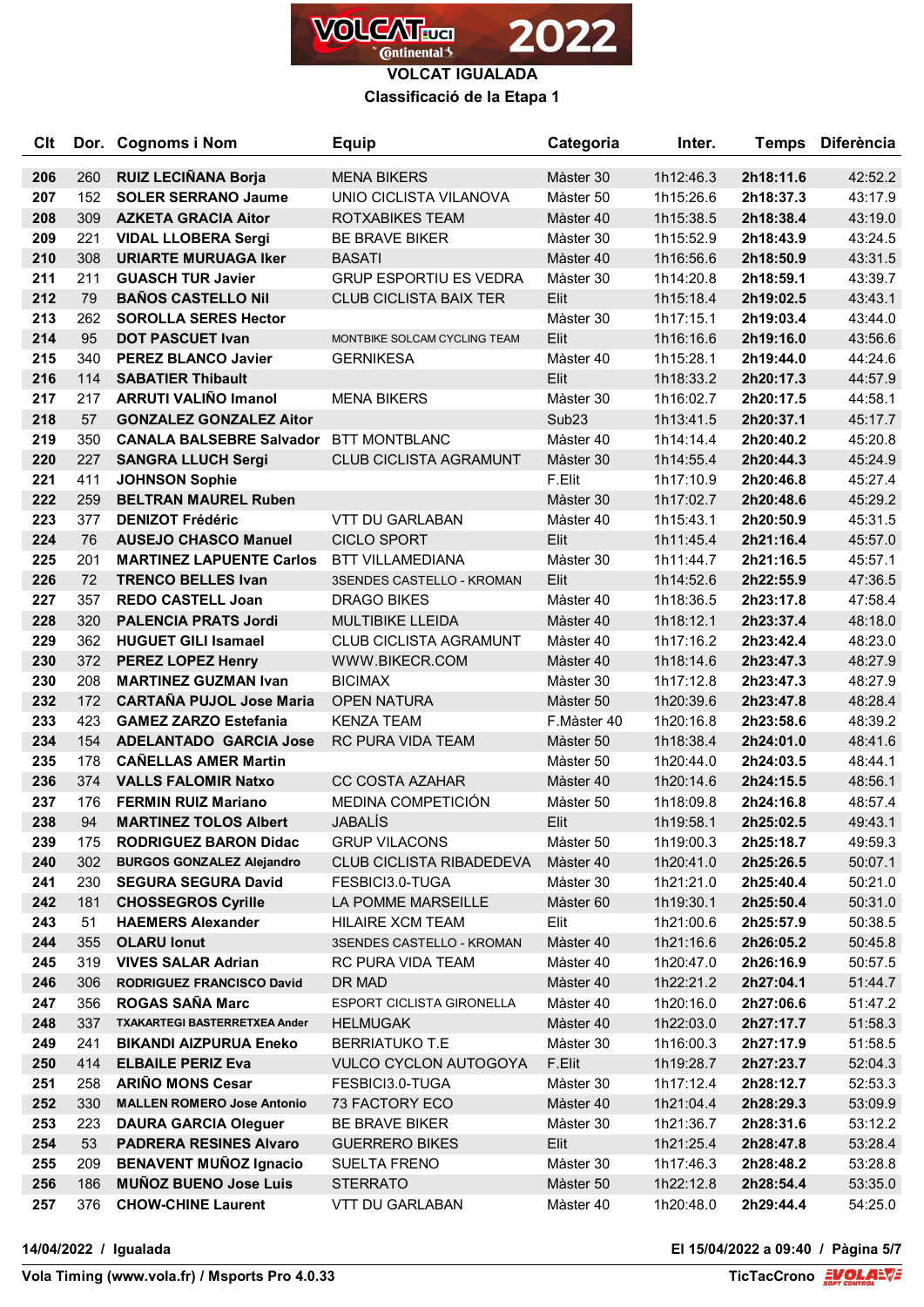

## **Classificació de la Etapa 1**

| C <sub>it</sub> |     | Dor. Cognoms i Nom                     | <b>Equip</b>                          | Categoria   | Inter.    |           | Temps Diferència |
|-----------------|-----|----------------------------------------|---------------------------------------|-------------|-----------|-----------|------------------|
| 258             | 419 | <b>LEDUR Christel</b>                  | <b>BIKE FOR FUN TEAM</b>              | F.Màster 30 | 1h20:45.4 | 2h29:51.0 | 54:31.6          |
| 259             | 158 | <b>XXXXXXXXXX</b>                      |                                       | Màster 50   | 1h23:43.1 | 2h30:22.2 | 55:02.8          |
| 260             | 179 | <b>YEBENES LOPEZ Blas</b>              | <b>MEDINA CLUB CICLISTA</b>           | Màster 60   | 1h22:24.1 | 2h30:45.6 | 55:26.2          |
| 261             | 420 | <b>BOJ GUERRA Carla</b>                | <b>ADDICT BIKES</b>                   | F.Màster 30 | 1h23:49.0 | 2h30:48.0 | 55:28.6          |
| 262             | 218 | <b>COSTA CASELLAS Marc</b>             | <b>CROMOLY BIKE</b>                   | Màster 30   | 1h21:18.0 | 2h31:27.4 | 56:08.0          |
| 263             | 166 | ATUTXA ARRIBALZAGA Aitor               | ELIORRIOKO BANAN-BANAN Z K E          | Màster 50   | 1h21:30.0 | 2h31:43.7 | 56:24.3          |
| 264             | 229 | <b>RIBAS ZAMBRANA Antonio Jose</b>     | <b>CLUB MASTER TEAM CE</b>            | Màster 30   | 1h21:27.0 | 2h35:17.6 | 59:58.2          |
| 265             | 359 | <b>AURELL BIOSCA Alex</b>              | <b>BIKING POINT</b>                   | Màster 40   | 1h26:23.7 | 2h35:22.5 | 1h00:03.1        |
| 266             | 422 | <b>MARTÍNEZ DOMENE Irene</b>           | 73 FACTORY ECO                        | F.Màster 30 | 1h25:51.3 | 2h37:07.1 | 1h01:47.7        |
| 267             | 165 | <b>ESTEBANELL PICH Jaume</b>           | MOSSOS EN BTT                         | Màster 50   | 1h21:52.2 | 2h37:07.8 | 1h01:48.4        |
| 268             | 318 | <b>OJER PEREA Raul</b>                 | <b>BERRITXACO</b>                     | Màster 40   | 1h24:59.2 | 2h37:20.2 | 1h02:00.8        |
| 269             | 418 | <b>MARINELLI Camilla</b>               |                                       | F.Elit      | 1h23:45.4 | 2h40:05.3 | 1h04:45.9        |
| 270             | 426 | <b>DOMINGUEZ PRATS Monica</b>          | <b>C.C.SPRINTBIKE</b>                 | F.Màster 40 | 1h26:29.9 | 2h41:49.2 | 1h06:29.8        |
| 271             | 243 | <b>GARCIA COMECHE Rafael</b>           | <b>IMECA CYCLING TEAM</b>             | Màster 30   | 1h37:59.2 | 2h42:25.5 | 1h07:06.1        |
| 272             | 406 | <b>TORA MILA Marta</b>                 | <b>CANNONDALE TB</b>                  | F.Elit      | 1h12:40.5 | 2h43:15.0 | 1h07:55.6        |
| 273             | 169 | <b>COBO RUIZ Jose Angel</b>            | <b>BTT LA ROBLEDA</b>                 | Màster 50   | 1h29:28.1 | 2h44:01.8 | 1h08:42.4        |
| 274             | 163 | <b>FEYS Koen</b>                       | CT LUC WALLAYS JONGE RENNERS R        | Màster 50   | 1h26:27.5 | 2h45:13.3 | 1h09:53.9        |
| 275             | 153 | <b>ERLEAGA DEL RIO Pablo</b>           | <b>MUGARRA TT</b>                     | Màster 50   | 1h28:59.8 | 2h46:15.3 | 1h10:55.9        |
| 276             | 370 | <b>CONO HARO Jose Antonio</b>          |                                       | Màster 40   | 1h29:55.6 | 2h46:31.4 | 1h11:12.0        |
| 277             | 180 | <b>SOLE MARBA Armand</b>               | TRACK TEAM C.C.B.                     | Màster 60   | 1h29:06.7 | 2h48:27.0 | 1h13:07.6        |
| 278             | 222 | <b>BUENO GIL Javier</b>                | KENDA-BICIOCASION BARCELONA Màster 30 |             | 1h33:04.1 | 2h48:47.0 | 1h13:27.6        |
| 279             | 416 | <b>NOVIKOVA Olena</b>                  | <b>GIUSTA PRO RECORDS</b>             | F.Elit      | 1h32:04.2 | 2h51:06.4 | 1h15:47.0        |
| 280             | 312 | <b>JIMENEZ GARCIA Marcos</b>           | <b>ROTXABIKES</b>                     | Màster 40   | 1h26:57.3 | 2h51:07.3 | 1h15:47.9        |
| 281             | 417 | <b>BRU COLTET Cristina</b>             | 2RODES ESCOLA DE CICLISME             | F.Elit      | 1h32:33.0 | 2h51:50.0 | 1h16:30.6        |
| 282             | 368 | <b>RODRIGUEZ CALDITO Sergi</b>         | FESBICI3.0-TUGA                       | Màster 40   | 1h25:33.6 | 2h52:30.3 | 1h17:10.9        |
| 283             | 409 | <b>CONNERNEY Rachel</b>                | KLATSCH.                              | F.Elit      | 1h29:31.9 | 2h53:06.3 | 1h17:46.9        |
| 284             | 427 | <b>CAPELLA GASOL Marta</b>             | <b>RCR19 CLUB DEPORTIVO</b>           | F.Màster 30 | 1h34:46.4 | 3h03:23.3 | 1h28:03.9        |
| 285             | 214 | <b>BERNES UBASOS Antonio</b>           | <b>SENSE CLUB</b>                     | Màster 30   | 1h27:35.1 | 3h04:26.2 | 1h29:06.8        |
| 286             | 371 | <b>CASALS ALMENARA Marc</b>            |                                       | Màster 40   | 1h40:53.6 | 3h13:56.3 | 1h38:36.9        |
| 287             | 429 | <b>GOMEZ CARRION Raquel</b>            | <b>SPRINTBIKE</b>                     | F.Màster 40 | 1h44:18.1 | 3h13:56.9 | 1h38:37.5        |
| 288             | 425 | <b>HERRERA MARTINEZ Maria Mercedes</b> | <b>HINO</b>                           | F.Màster 50 | 1h45:50.3 | 3h20:06.5 | 1h44:47.1        |
| 289             | 421 | <b>LUISI CAUSSA Tatiana</b>            | <b>EDIBIKES</b>                       | F.Màster 30 | 1h37:17.8 | 3h21:09.6 | 1h45:50.2        |

## **Absents**

| 3               | <b>PAEZ LEON Hector Leonardo</b>  | SOUDAL LEECOUGAN INTERNATIONAL | <b>Flit</b> |
|-----------------|-----------------------------------|--------------------------------|-------------|
| 12              | <b>MENSI Daniele</b>              | SOUDAL LEECOUGAN INTERNATIONAL | Elit        |
| 13              | <b>LONGO Tony</b>                 | SOUDAL LEECOUGAN INTERNATIONAL | Elit        |
| 28              | <b>ROSA Massimo</b>               | SOUDAL LEECOUGAN INTERNATIONAL | Elit        |
| 38              | <b>ESKIBEL ELORZA Iker</b>        | <b>OREKA</b>                   | Elit        |
| 40              | <b>SÖLTER Marcus</b>              | DOWE-SPORTSWEAR-TEAM           | Elit        |
| 52 <sub>2</sub> | <b>RAMOS SANDOVAL Victor Hugo</b> |                                | Elit        |
| 55              | <b>LOPEZ ORTIZ Iñigo</b>          | ABANTO ZIERBENA MUSKIZ T.E.    | Elit        |
| 71              | <b>GRANDIO RUIZ Edgar</b>         | RANDONNEUR CULTURA CICLISTA    | Elit        |
| 82              | <b>MARTINEZ CALDITO Xavier</b>    | X MARTINEZ                     | Elit        |
| 91              | <b>SIERRA GARRIDO Sergio</b>      | <b>BIZZIS TEAM</b>             | <b>Elit</b> |
| 111             | <b>LARA MARTINEZ Marc</b>         | PALLARES #FACTORY              | Elit        |
| 161             | <b>HOUDU Valerie</b>              | COUSERANS CYCLISTE PYRÉNÉES    | F.Màster 50 |
| 162             | <b>TEMPRANO MUÑOZ Raul</b>        | <b>BICI 3.0</b>                | Màster 50   |
| 167             | <b>MILAN JIMENEZ Angel</b>        |                                | Màster 50   |
| 168             | <b>VALVERDE UGALDE Asier</b>      | IRUÑA KIROLAK                  | Màster 50   |
| 315             | PIÑERO MORAÑO Jorge               | C.C.MEDINA                     | Màster 40   |
|                 |                                   |                                |             |

**14/04/2022 / Igualada El 15/04/2022 a 09:40 / Pàgina 6/7**